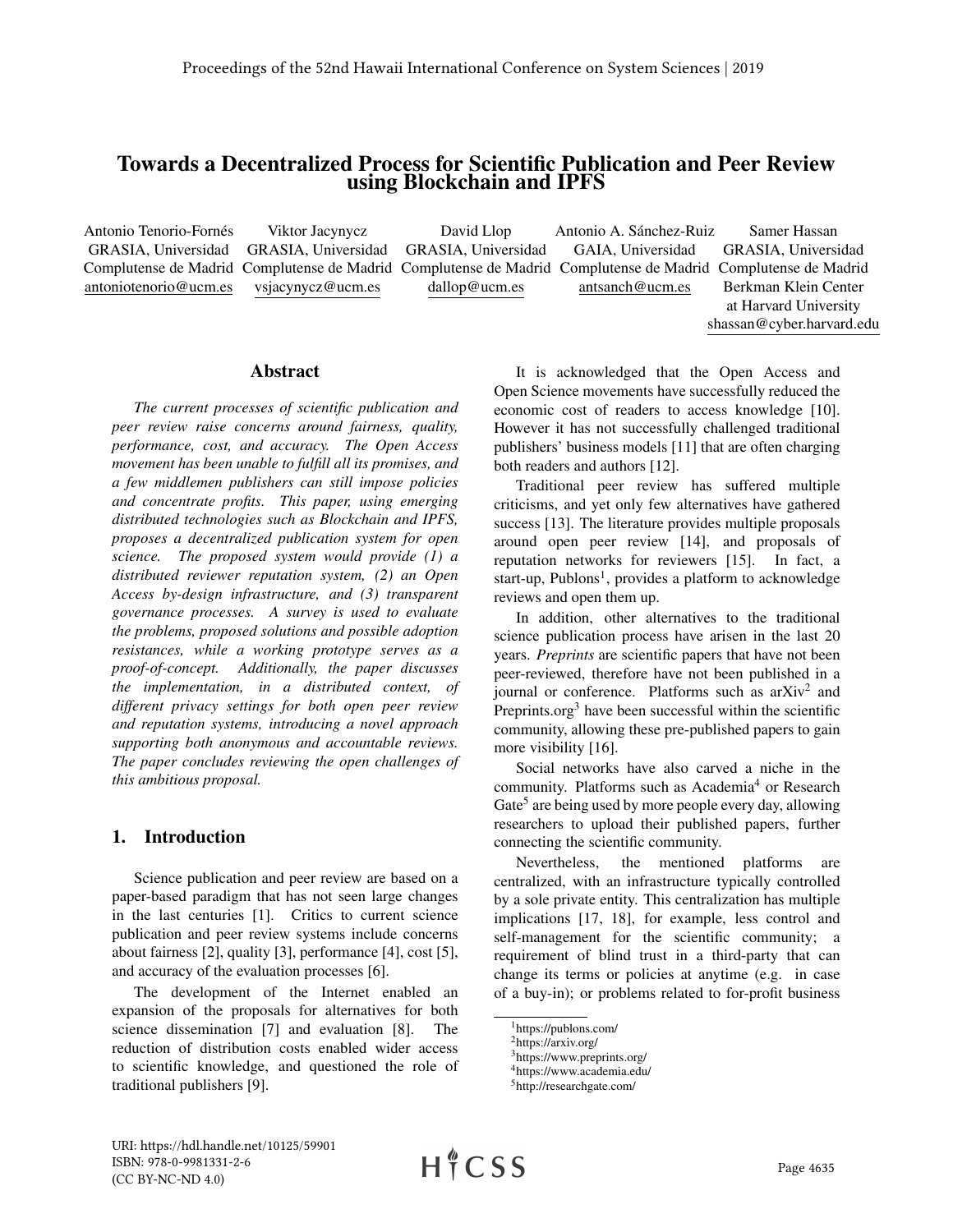models which may affect users, or their data.

Decentralized alternatives, despite their promises [19], are still in their infancy. A few proposals, none of them functional to date, have appeared recently: a peer review proposal using cryptocurrencies [20], a blockchain-enabled app with voting and storage of publications, again using cryptocurrencies [21], or a peer review quality control through blockchain-based cohort trainings [22]. Additionally, the new Ledger<sup>6</sup> journal records the publication timestamps in the Bitcoin blockchain.

This paper proposes the development of a decentralized publication system for open science. It aims to challenge the technical infrastructure that supports the middleman role of the oligopoly of traditional publishers [11]. Due to the successes of the Open Access movement, some scientific knowledge is freely provided by publishers. However, the content is still mostly served from their infrastructure (i.e. servers, web platforms). This ownership of the infrastructure gives them power over the scientific community which produces the contents [23]. Such a central and oligopolistic position in science dissemination allows them to impose policies (e.g. copyright ownership, Open Access prices, embargo periods, dissemination restrictions) and concentrate profits.

The proposed system presents the ambitious aim to move the infrastructure control from the publishers to the scientific community. It entails the decentralization of three essential functions of science dissemination: 1) the selection and recognition of peer reviewers, proposing a peer reviewer reputation system where review reports can be rated 2) the distribution of scientific knowledge, through the distribution of scientific papers using the IPFS P2P network, providing an Open Access by-design infrastructure, and 3) peer review process communication, relying on Blockchain to provide a transparent and decentralized platform for open peer review process communications, such as paper submissions, reviewer proposals or review submissions. It specifically targets four issues of the peer review process: 1) the quality, and 2) fairness of peer review from authors' perspectives, 3) the fairness of recognition, reputation or rewards received for reviewing from reviewers' perspectives, and 4) the difficulty in finding good reviewers from editors' perspectives. Additionally, it proposes a decentralized solution aiming to reduce the control of publishers through their centralized infrastructure.

First, Section 2 offers a review of the state of decentralization technologies and introduces the concepts and technologies used in the paper. Then,

Section 3 provides an overview of the system's requirements, with a design explained in Section 4 and an implemented prototype described in Section 5. In order to perform a preliminary evaluation of the detected problems and proposed solutions, we have performed a survey described in Section 6, including a discussion of its results. In addition, since the proposed open system raises multiple concerns around privacy, Section 7.1 discusses the opportunities and challenges around different privacy settings regarding peer review in an open and decentralized network. Furthermore, this section introduces a novel approach which enables both anonymous and accountable reviews, bringing together the promises of both blinded [24] and open review [14] models, addressing the concerns about the negative consequences for reviewers of a reputation system. Finally, Section 8 discusses the benefits, challenges, opportunities and open questions arising from the described proposal.

## 2. Decentralization Technology

As further explored in Section 3, this paper proposes to use decentralized technologies to provide 1) a reputation system for reviewers, 2) an Open Access by-design infrastructure for paper distribution and 3) transparency for peer review governance. This section introduces the decentralization technologies on which the paper proposals to rely. Note the section follows the approach of Tenorio-Fornés et al. [25] which proposes a framework for distributed systems in which IPFS is used for distributing content and Blockchain to provide consistent behavior.

IPFS: IPFS is a decentralized file system which enables the distribution of content in a decentralized network of peers (such as some P2P sharing systems [26]). It also supports secure links among such contents (Merkle-links [27]), enabling the use of complex data structures such as those used in git [28] or blockchain. This paper proposes the use of IPFS to distribute the papers and reviews of the system (see Section 3.2). Thus, papers and reviews can be unambiguously identified in the network by the hash of their data.

Blockchain: Blockchain was the first technology that enabled a fully distributed digital currency, Bitcoin [29]. It solved the double-spending problem by which a dishonest actor may try to spend the same coin twice in decentralized currency systems. It relies on a ledger of transactions that is updated and maintained by a network of peers. The blockchain introduces incentives to maintain the security of the ledger, both rewarding nodes that contribute computational power for the security of the network, and requiring at least

<sup>6</sup>https://ledgerjournal.org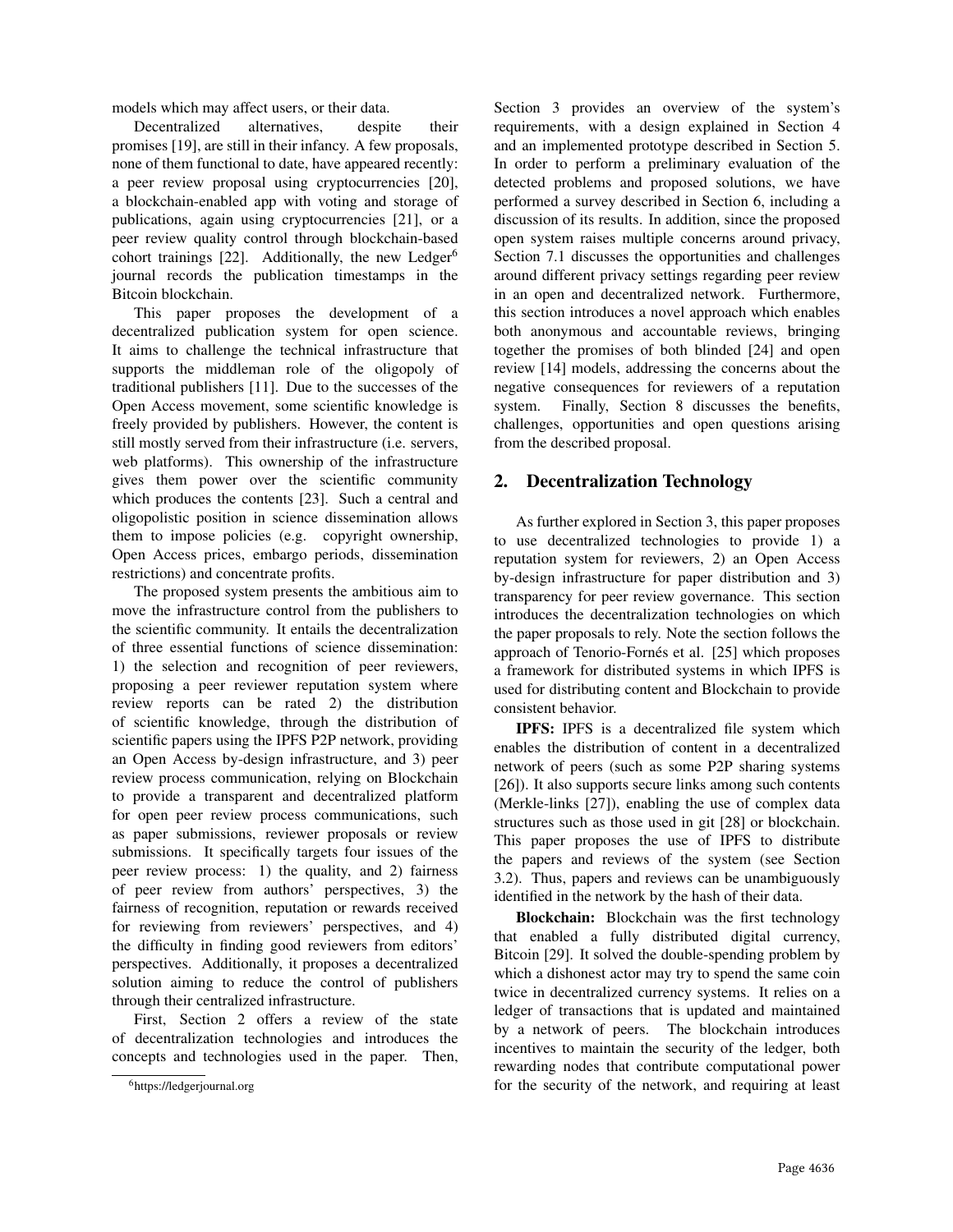half of the computing power of the network to alter the state of the blockchain — i.e. the blockchain is secure if at least half of the computing power is provided by honest peers. This technology enabled a new wave of decentralization of applications such as domain name registries [30] or microblogging platforms<sup>7</sup>. A second wave of blockchain-based decentralization was started by Ethereum [31], as described below.

Ethereum and smart contracts: Ethereum is a blockchain-based distributed computing platform. It started the aforementioned second wave of decentralization [31], which enabled the deployment, on the blockchain, of small code snippets named *smart contracts* [32]. In this technology, the peers of the network execute the code of smart contracts. Similarly to Bitcoin, where a network of peers ensure the validity of a ledger of transactions, in Ethereum a network of peers ensures the execution of these smart contracts. Thus, a smart contract code will be executed as long as there are peers in the network, i.e. it cannot be stopped and it is autonomous from its creators. Also, its rules will be executed as defined by its code, i.e. its rules are self-enforced [33]. Each interaction with Ethereum is registered as a cryptographically signed *transaction*, similarly to Bitcoin. Examples of decentralized applications enabled by this technology include prediction markets [34], social networks [35] or a game to collect, breed, and sell virtual kitties<sup>8</sup>. This paper proposes the use of smart contracts to 1) implement a reviewer reputation system and 2) to enforce the transparency of the peer review rules, for example, who may assign reviewers, or who can submit a review (See Section 4).

## 3. Requirements

The proposed system aims to provide a distributed platform for open science, from submission to publication, including the peer review process communications. The system rests on three main pillars: a distributed reviewer reputation system, Open Access by-design, and transparent governance. These are outlined in the following subsections.

## 3.1. A Distributed Reviewer Reputation System

The information concerning the quality and reliability of reviewers is usually private to publishers and journals (and even editors). There is no easy way to predict the quality of a reviewer from factors such as

training and experience [36]. Although this information is valuable, it is kept private, reinforcing the publishers' and journals' influential positions.

This proposal extends traditional peer review communication workflow with the possibility of rating peer reviews, building a reputation system for reviewers [37]. Reviewers are rewarded for worthy, fair, and timely reviews, or penalized otherwise.

This open reputation network of reviewers could increase the visibility and recognition of the reviewers [38]. In fact, such incentives could even be monetary, using cryptocurrencies [39]. In addition, creating a public reputation network for reviewers reduces, or at least exposes, unfair and biased reviews [2, 40].

## 3.2. Open Access By-Design

Open Access focuses on free access to scientific knowledge. While publishers provide Open Access content free of charge, their control of the science dissemination infrastructure allows them to impose certain rules, such as charging authors unreasonable fees to offer their work as Open Access (Gold Open Access) [41] or the temporary embargo and restrictions on the dissemination of the final version (Green Open access) [42], among others.

Our system proposes a decentralized infrastructure for science publications. Academic documents - from first drafts to final versions, including peer reviews are shared through IPFS, an open P2P network [43] described in the previous section. In this type of P2P networks, it is substantially difficult to impose restrictions on content access and sharing. Thus, the system inherently (by-design) facilitates Open Access through its distributed infrastructure, circumventing publishers' dominant roles. Moreover, the access to these documents does not depend on the existence of our platform. Even if our platform ceases to exist, the documents could still be retrieved from the network.

## 3.3. Transparent Governance

Nowadays, the peer review process is digitally supported, yet some argue that the system remains feudal [9]. There are multiple proposals to improve peer reviews [8], yet communications and processes remain closed and under the control of journals and publishers, and thus depend on their specific infrastructures [40].

The proposed system aims to improve the transparency, speed and fairness of the peer review process. In order to do this, the system proposes to support the peer review interactions in an open and decentralized network. It registers, in a public

<sup>7</sup>http://twister.net.co/

<sup>8</sup>https://www.cryptokitties.co/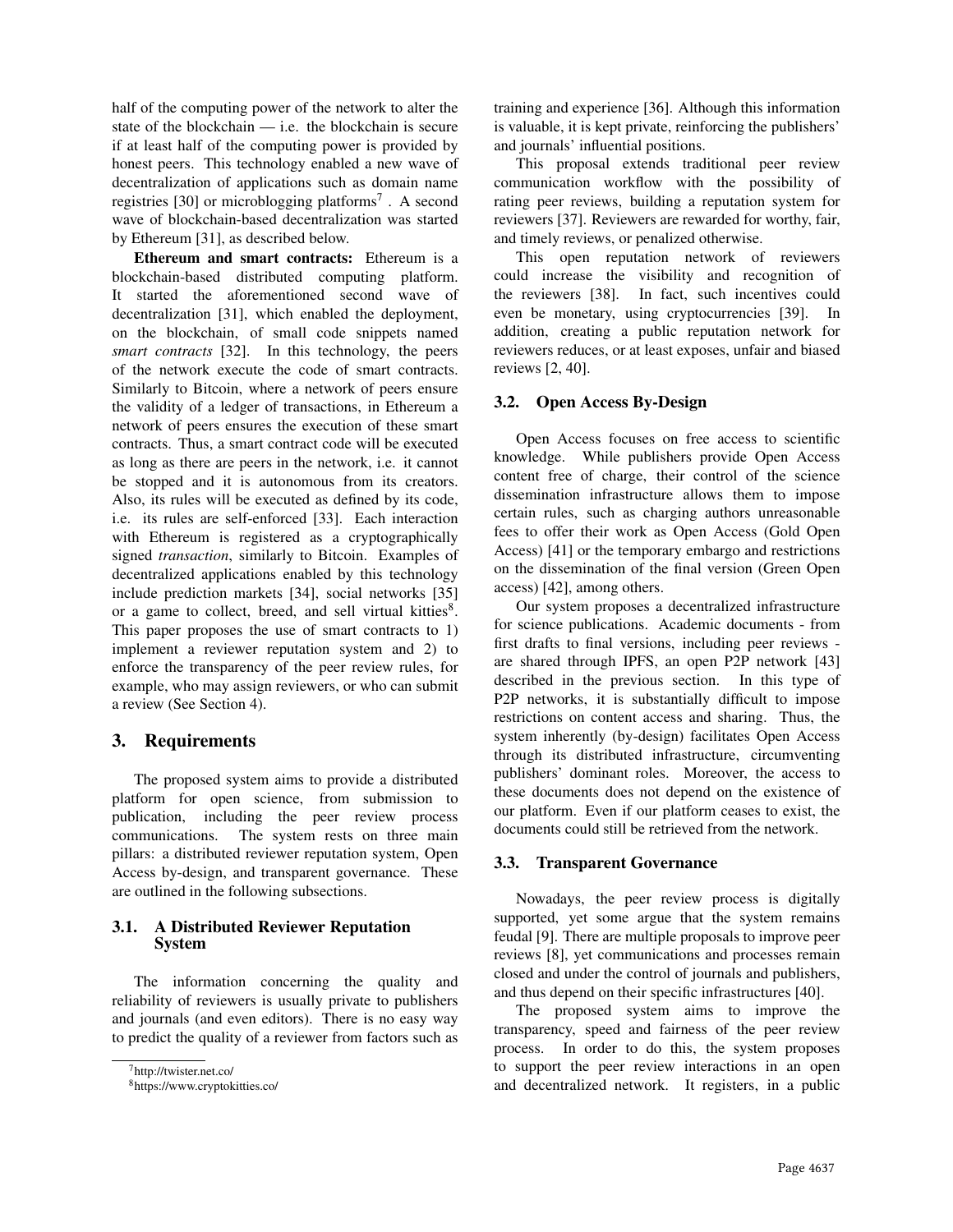decentralized ledger, the following parts of the publication process: paper submission, assigning reviewers, review submission and paper publication. Thus, processes like the selection of reviewers, or the contents of the reviews, are open to the public. With interactions being time-stamped and tamper-proof thanks to blockchain technology, they can be monitored, audited, and held accountable. More complex iterations of the system may consider blind reviews (Section 7.1).

Opening the peer review process communications to the public could even change the acceptance dynamics within the system. Currently, high rejection rates are encouraged because the risk of rejecting a relevant paper is negligible, while the acceptance of less relevant content is penalized [9, 44]. However, within a more transparent system, the first may be penalized as well.

This transparency, combined with a distributed infrastructure for peer review, facilitates the exploration of new workflows [40].

## 4. Design using a Decentralized **Infrastructure**

The system provides a platform for the peer review process communications, from paper submission to paper acceptance or rejection, and supports the rating of peer reviews to build a reviewer reputation network.

The proposed system relies on the technologies mentioned in section 2. On one hand, the *Ethereum blockchain* provides a public decentralized ledger to record the system's interactions. Smart contracts are used to enforce the rules of the system, such as only accepting reviews of invited reviewers. On the other hand, *IPFS* provides a distributed file system to store the content of the peer review process. This ensures that the information registered in the platform will be persistent, free and accessible, and will not rely on a centralized server.

The sequence diagram of the system (Figure 1) describes the main interactions of supported peer review governance. Below we proceed to describe these interactions and the basic ideas to implement them.



Figure 1. Sequence diagram of platform interaction

Paper submission: The submission process has three steps within the system. First, the paper is uploaded to the IPFS network, then the platform will recover the unique identifier of that paper, the IPFS address. Finally, the platform will create an Ethereum *smart contract* containing the file address and the addresses of the authors to record the submission on the blockchain. This creates a transaction in Ethereum that can be used to verify that the authors submitted the paper. Furthermore, this *smart contract* generates an Ethereum address that acts as a paper's unique identifier inside and outside the platform.

Reviewer proposal: A journal editor may invite a reviewer to review a specific paper, creating a *review task* in the paper's *smart contract*. The transaction will record the Ethereum address of the reviewer and, optionally, a deadline to submit the review. The invited reviewer may accept or reject the *review task* (which will also be recorded into the blockchain). If the task is rejected, the editor can assign another reviewer.

Submit review To submit a review, the reviewer should carry out a transaction that will record the acceptance/rejection and the IPFS address (i.e. the location) of the detailed review. In the event of a reviewer sending a review when the time has expired, a penalty is applied to the reviewer's reputation in the reputation system.

Rate review A novelty of the system discussed in Section 3.1 is the reputation system for reviews. A blockchain transaction will record the sender address and the rating as well as the rated review and reviewer addresses.

### 5. Implementation

In order to implement the system, we developed a proof-of-concept prototype that allowed us to perform preliminary testing of each interaction within the platform, exploring the feasibility of its implementation using the aforementioned decentralized technologies. Thus, this software implements a basic version of the requirements specified in Section 3, and follows the design of Section 4. The software is free/open source, available in Github<sup>9</sup>.

The architecture relies on 1) IPFS for distributed storage of papers and review reports and 2) Ethereum Blockchain for the system's logic and state. The prototype proposes an HTML + JavaScript interface that connects to IPFS and Ethereum through JavaScript clients and uses Metamask<sup>10</sup> to provide an user-friendly management of Ethereum user identities.

<sup>9</sup>https://github.com/DecentralizedScience/Gateway <sup>10</sup>https://metamask.io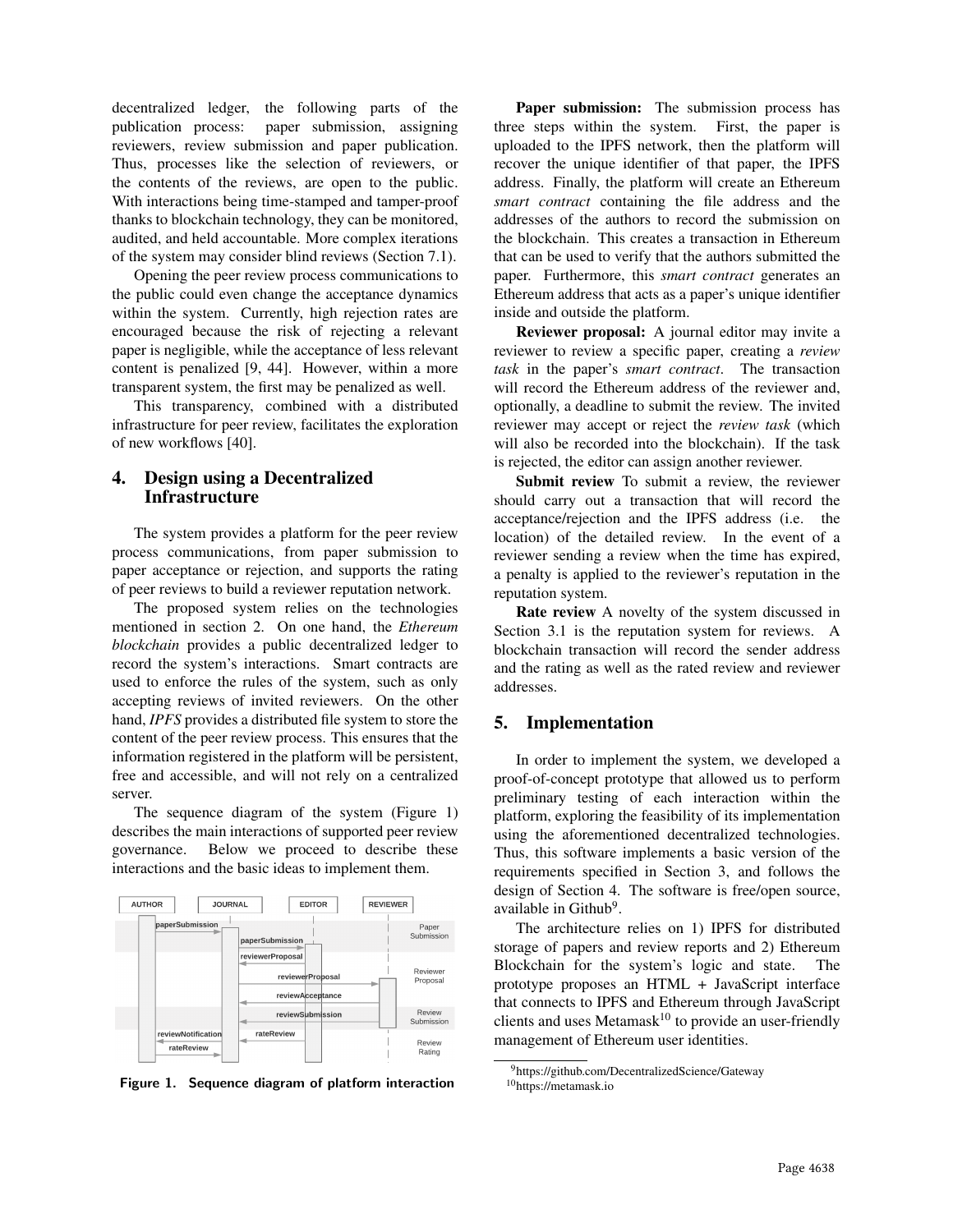

Figure 2. Smart contract diagram of the platform

This proof-of-concept prototype uses three different Ethereum smart contacts to run the platform's inner functioning. Figure 2 shows a diagram of this structure. The *Multihash* structure is used to store IPFS references in the system. The *Journal* contract controls the paper submission, the selection of editors, the assignment of reviewers, and the acceptance of reviewers. The *Paper* contract identifies a paper within the system, controls the review submissions, and shares who may rate a review. Finally, the *ReputationStorage* contract stores the ratings of the peer reviews, receive new rates, updating the reputation of reviewers if allowed by their Paper contract, and shares the reviewers' reputation.

## 6. Evaluation

A Likert scale survey [45] was conducted to assess (1) the importance for respondents of the tackled peer review process problems, (2) to which degree they believe a reviewer reputation system may help to improve them and (3) to which extent they would experience some resistance towards the solution. The survey constitutes an exploratory study of the validity of the proposed solution. It addresses academic researchers interested in the problems of peer review processes. Its design follows a convenience non-probability sampling: three different groups of academics that may be interested in the solution took part in the survey; namely 1) a Telegram group of 166 members ("Open Science Ecosystem") for projects building decentralized solutions for open science, 2) the Computer Science department the authors are members of, and 3) a list of 36 people who have subscribed to a newsletter available on our prototype website. Thus, the survey does not aim to generalize the results for the whole academic researcher population; its purpose is to

explore the response of potentially interested users of different profiles. That is, would this proposal attract enough early adopters which would enable further exploration and validation? The survey is solely targeted for academic researchers, although the questions are intended to be answered from the perspective of three different roles: as authors, reviewers or editors.

The survey first collects data for the characterization of the population: age, gender, whether the respondent is (or has been) an academic, and current participation in research groups or open science projects.

Afterwards, the survey questions the perception of the importance of the peer review problems, the possible resistance to a reviewer reputation system, and the perceived adequacy of such a system to solve the explored problems. These perceptions are investigated using a 1 to 5 Likert scale to measure agreement with the statements, where 1 means 'strongly disagree' and 5 'strongly agree'.

Problem questions: The survey asked the following questions related to the problems of the review process: 1) As an author, I think that the quality of the review process can be sensibly improved. 2) As an author, I think that the fairness of the review process can be sensibly improved. 3) The recognition, reputation or rewards I receive as a reviewer feels fair in relation to the amount of work that I do. 4) As an editor, I have difficulties finding good reviewers (quality, relevance, timeliness).

Resistance responses: Afterwards, the survey enquires about the following possible resistance for the adoption of a reviewer reputation system: 5) As an author, I would prefer to submit my work to a journal in which reviews can be publicly rated (on a reviewer reputation system), 6) As a reviewer, I would prefer to submit a review to a journal in which my review would be publicly rated (on a reviewer reputation system), 7) As a reviewer, I would only submit a review to a journal which rates its reviews, if I remain anonymous. 9) As an author/editor/reviewer, I would like to be able to rate the reviews of the papers I am working with.

Problem/solution fit responses: Finally, the survey asks, for each of the four explored problems, if the respondents believe that a reputation system of reviewers may sensibly contribute to address them. 8) As an editor, I would find a reviewer system sensibly useful to find relevant, timely and/or high quality reviewers. 10) I believe that a reviewer reputation system could sensibly improve the quality and/or fairness of the peer review process. 11) I believe that a reviewer reputation system could sensibly improve the recognition, reputation or rewards I receive for my reviews.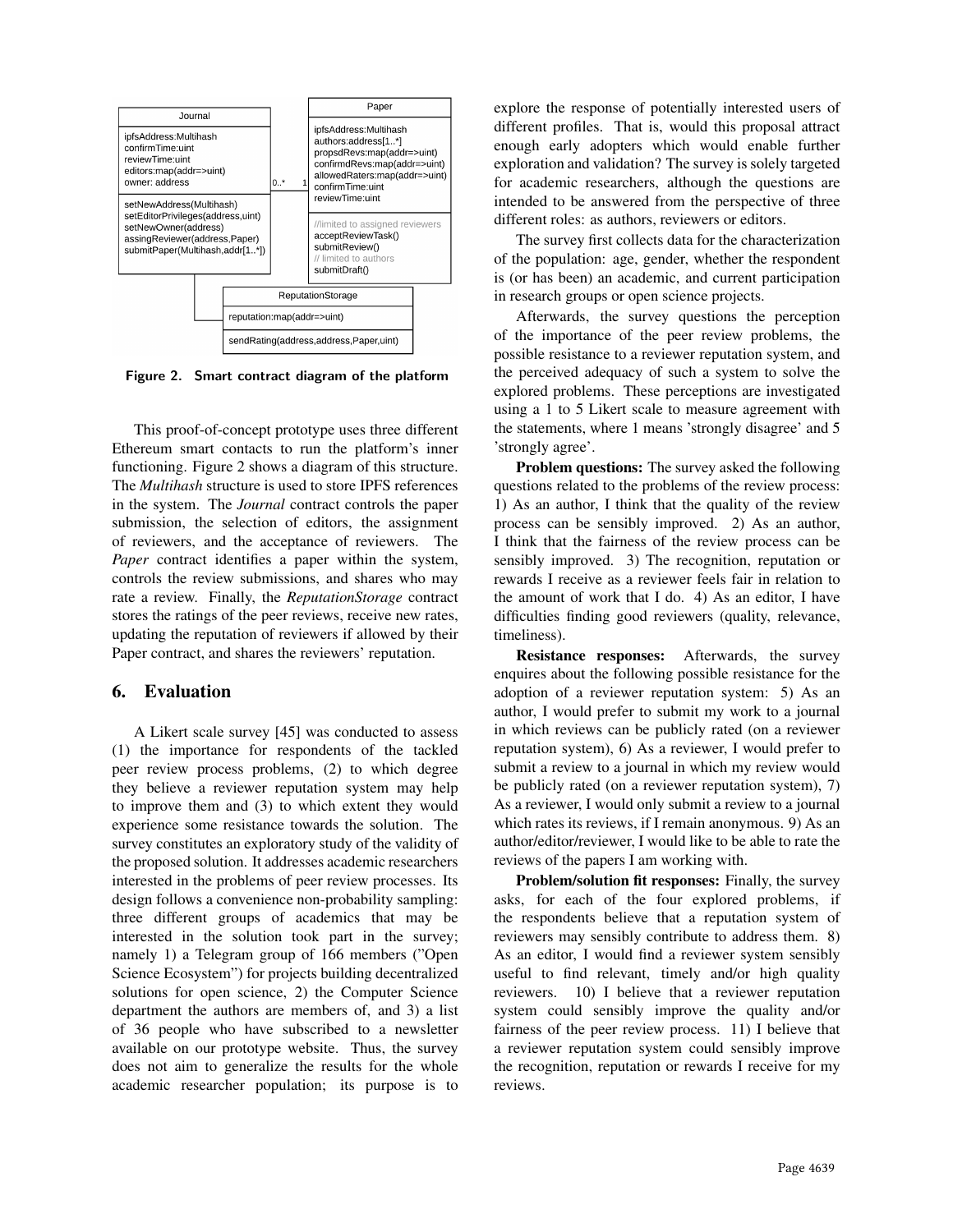| Question                                               | #Answers | mean* | mode                        |  |
|--------------------------------------------------------|----------|-------|-----------------------------|--|
| 1) quality                                             | 35       | 4.2   | 4                           |  |
| 2) fairness                                            | 36       | 4.4   | 5                           |  |
| 3) rev. fairness**                                     | 34       | 2.4   | $\mathcal{D}_{\mathcal{L}}$ |  |
| 4) finding reviewers                                   | 30       | 3.9   | 3 or 4                      |  |
| 5) author resistance                                   | 36       | 3.9   | 4                           |  |
| 6) reviewer resistance                                 | 34       | 3.6   | 4                           |  |
| 7) anon. rev. resistance                               | 34       | 3.1   | 3                           |  |
| 8) improve rev. search                                 | 30       | 3.9   |                             |  |
| 9) want to rate                                        | 36       | 4.3   | 5                           |  |
| 10) improve qual./fair.                                | 36       | 4.1   |                             |  |
| 11) improve recog.                                     | 35       | 3.9   |                             |  |
| *Max of 5. **Perceived fairness, i.e. lower the better |          |       |                             |  |

Table 1. Summary of Likert scale 1 to 5 responses

### 6.1. Results

The survey was responded to by 37 people, of which one was filtered out as a non-researcher. The results of the survey are summarized below.

33 of the participants are academic researchers, while 3 have been academic researchers in the past. 8 responded that they do not participate in a research group or a project related to open science or did not responded to that question. The age ranges 18-24, 25-34, 35-44 and 45+ are distributed as 1, 11, 14 and 10 participants respectively. 10 are female and 26 male (none chose other or not responded).

The responses to the 11 likert scale questions with the 1 to 5 scale are summarized in Table 1.

#### 6.2. Results discussion

The four explored problems seem to be relevant for the participants. Note that question 3 is inversed with respect to the other questions, as it asks for the perceived fairness of the current process (and not unfairness). Questions 1 and 2 present the strongest results, as their means are between agreement and strong agreement. Questions 3 and 4 have an average between (dis)agreement and neutral, thus, the perceived relevance of these problems is relatively smaller than the former.

The three questions assessing possible resistances for the adoption of the solution show that both authors and reviewers would prefer to use the proposed solution. In fact, only 4 participants disagree in their preference of the proposed system in each question. With regards to anonymity, 14 reviewers agree or strongly agree that anonymity is a needed condition for their participation in the system, while most respondents remain neutral or disagree with this need. Participants agree that they would like to rate reviews (average between agree and strongly agree).

Finally, the use of a reputation system for reviewers is perceived as a relevant solution for the explored problems with averages close to agreement: 3.9 for finding reviewers, 4.1 for improving quality or fairness and 3.9 for recognition and reputation of peer reviewers.

Overall, it is considered that this small survey provides a preliminary evaluation which invites further exploration of the proposed solution. It is also an indication that such a system could attract early adopters with whom to perform further testing.

### 7. Privacy requirements

Given the concerns around privacy in the proposed system, and following the feedback received, we have explored an extension of this system, taking into account different privacy settings and their potential implementations.

In traditional peer review, there are several privacy settings that can be adopted, allegedly to improve the fairness of the process [24, 46]: (1) Blind reviews, which keeps reviewers anonymous, protecting their freedom to criticize. (2) Double blind reviews, which keeps both authors and reviewers anonymous, to prevent social bias. (3) Open reviews, in which both authors and reviewers are known, with effects under debate [47, 48]

### 7.1. Privacy requirements for Reviewer Reputation Systems

|               | <b>Public Reviewer</b> | <b>Anon. Reviewer</b> |
|---------------|------------------------|-----------------------|
| <b>Public</b> | Signed rate            | Signed rate           |
| Rater         | of open review         | of blind review       |
| Anon.         | Anonymous rate         | Anonymous rate        |
| Rater         | of open review         | of blind review       |

Table 2. Different configurations to rate a review

This section builds on the described traditional privacy settings, adding a new layer of complexity: we not only deal with reviews, but with both reviews and ratings. As already proposed in Section 3.1, the construction of a reputation network of reviewers may improve the accountability of the peer review process. Thus, this section explores different privacy settings such reputation systems may have. One of these settings, the rating of blind reviews, is explored in more detail. Challenges of such systems are identified, and will later guide the discussion in subsection 7.2 on how this may be achieved.

Signed Rating. Similarly to the open peer review (explained above), signed ratings are both public and verified ratings of a review. It is straightforward to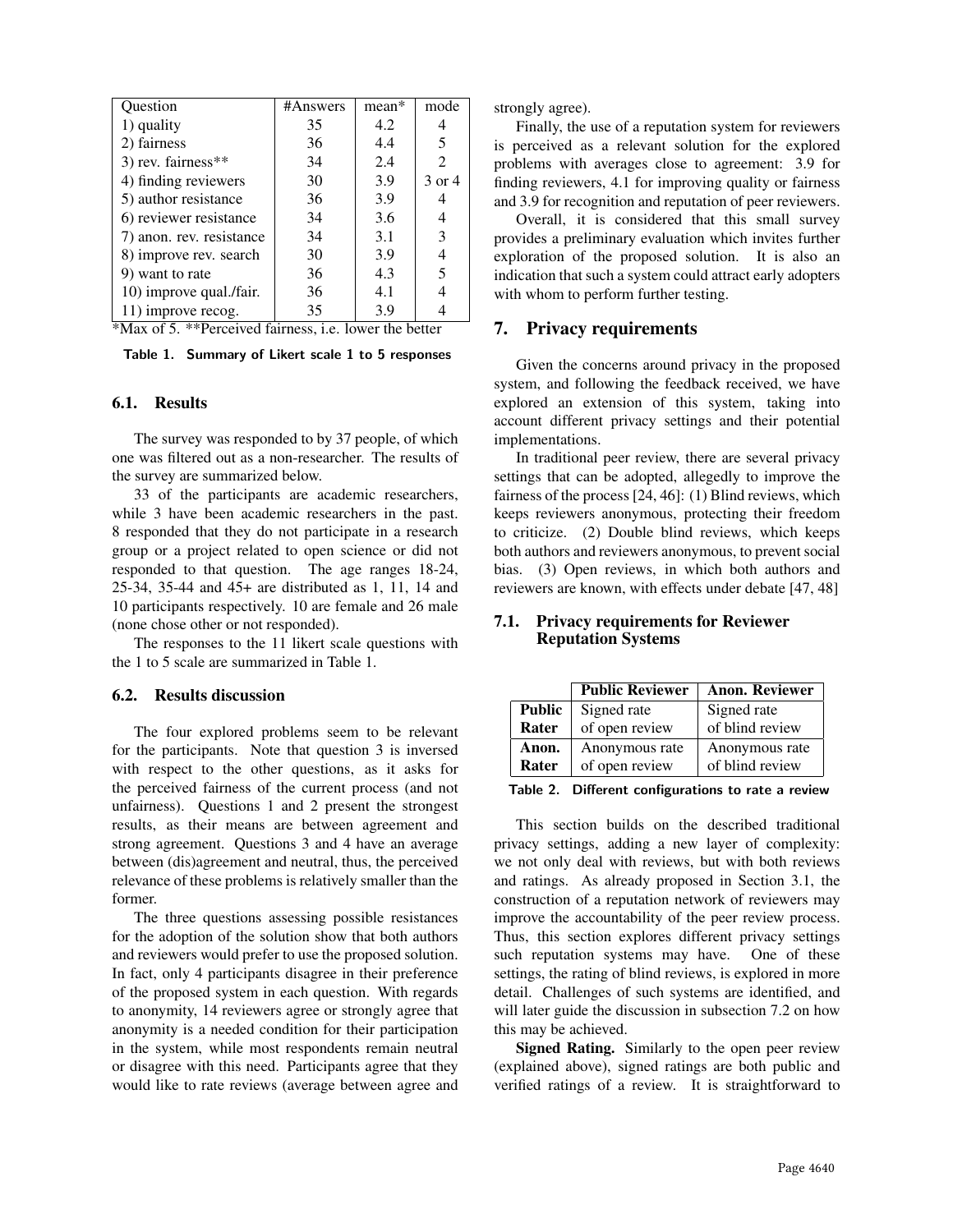implement by maintaining a public identity for the raters.

Anonymous Rating. Protecting the identity of raters is interesting in several reputation systems [49]. We can support this anonymity feature using *blinded tokens* [49] that grant permission to rate without revealing the identity of the rater. People authorized to rate a review in the system, e.g. authors, editors and other reviewers of the paper involved in the process, may each get one of these tokens.

Rating Blind Reviews. The question of whether we can keep the benefits of blind reviews while providing accountability and recognition to reviewers (and thus rating their reviews) deserves special consideration, and thus it is explored below.

The following challenges must be considered in order to provide the Rating Blind Reviews privacy setting:

Challenge 1 (Anonymity) *The reviewer should be able to claim the rating received in her review (e.g. to receive a positive reputation) without revealing that she is the author of the review.*

Challenge 2 (Accountability) *The reviewer should not be able to avoid the effect of negative reviews (e.g. only claiming the positive ratings).*

Challenge 3 (Authorization) *The ratings should come from authorized raters (i.e. minimizing cheating).*

Challenge 4 (Sybil resistance) *Having several identities in the system should not provide advantages. Note that blockchain systems such as Ethereum allow the creation of multiple identities per user.*

Challenge 5 (System abuses) *The anonymity of interactions may hinder the detection and prevention of system abuses. For instance, malicious actors may try to submit fake reviews to be rated by accounts they control in order to obtain unfair good ratings. Detecting this behavior would not be trivial since reviews and ratings may be anonymous.*

A system allowing an anonymous yet accountable reputation system for peer reviewing would enable a new privacy and accountability model for peer reviews. However, its implementation faces important challenges such as those described above. The next section provides an overview of how existing techniques may be applied to tackle the identified challenges.

### 7.2. Achieving Accountable Anonymous Reviews

The previous section identifies challenges that an anonymous yet accountable reputation system for peer reviews faces. Some existing technologies have been applied to similar challenges, and others may help to combine their advantages. This section explains these technologies and how they may be used to tackle the challenges of this system. First it provides an overview of how the technologies may be combined, and a description of the technologies follows.

A simple way of protecting the identity of users is the use of different virtual identities for each interaction, i.e. *single-use identities*. However, linking the reputation received by these single-use identities to their real identity, both providing accountability (Chlg. 2) and preserving anonymity (Chlg.1), requires the use of other technologies.

In order to provide accountability (Chlg. 2), the system may try to detect when an identity has not received a bad reputation. For this purpose, a reputation deposit or *collateral* could be requested for each rating a reviewer may receive. This way, users could compare the number of claimed ratings and the number of unclaimed ratings, and assume bad ratings for those that are missing. This collateral-based technique should be applied carefully, avoiding abuses such as trying to use the same collateral for different ratings. Advanced cryptographic techniques such as *zk-SNARKs* (explained below) may help to prove that these requirements are met without compromising a reviewer's identity. These techniques may be used to allow a reviewer to claim a rating from a review she carried out without revealing her identity but proving her authorship (Chlg. 1).

A different issue is to allow ratings to come solely from authorized raters (Chlg. 3). To fulfil these authorization requirements, several techniques such as *blind signatures* or *blind tokens* may be used. These would enable permission to be granted to a collection of identities to perform an action, e.g. rate a review, without revealing which of them voted, or which voted for what. As previously mentioned, *single-use identities* may be used to provide anonymity; in this case, for raters.

Allowing only authorized rates, as previously explained, may help to prevent Sybil attacks (Chlg. 4). Moreover, the cost of losing a reputable identity may reduce the attractiveness of creating a new identity simply to gain a reputation.

The use of the mentioned zk-SNARKs may also help to prevent some system abuses. For instance by enabling the use of cryptographic proofs that verify that the ratings come from reviews submitted to reputable journals, would prevent fake reviews and ratings.

Next, the mentioned technologies are explained.

Single-use identities: New single-use identities may be used as a simple technique to support anonymous interactions (Chlg. 1). However, supporting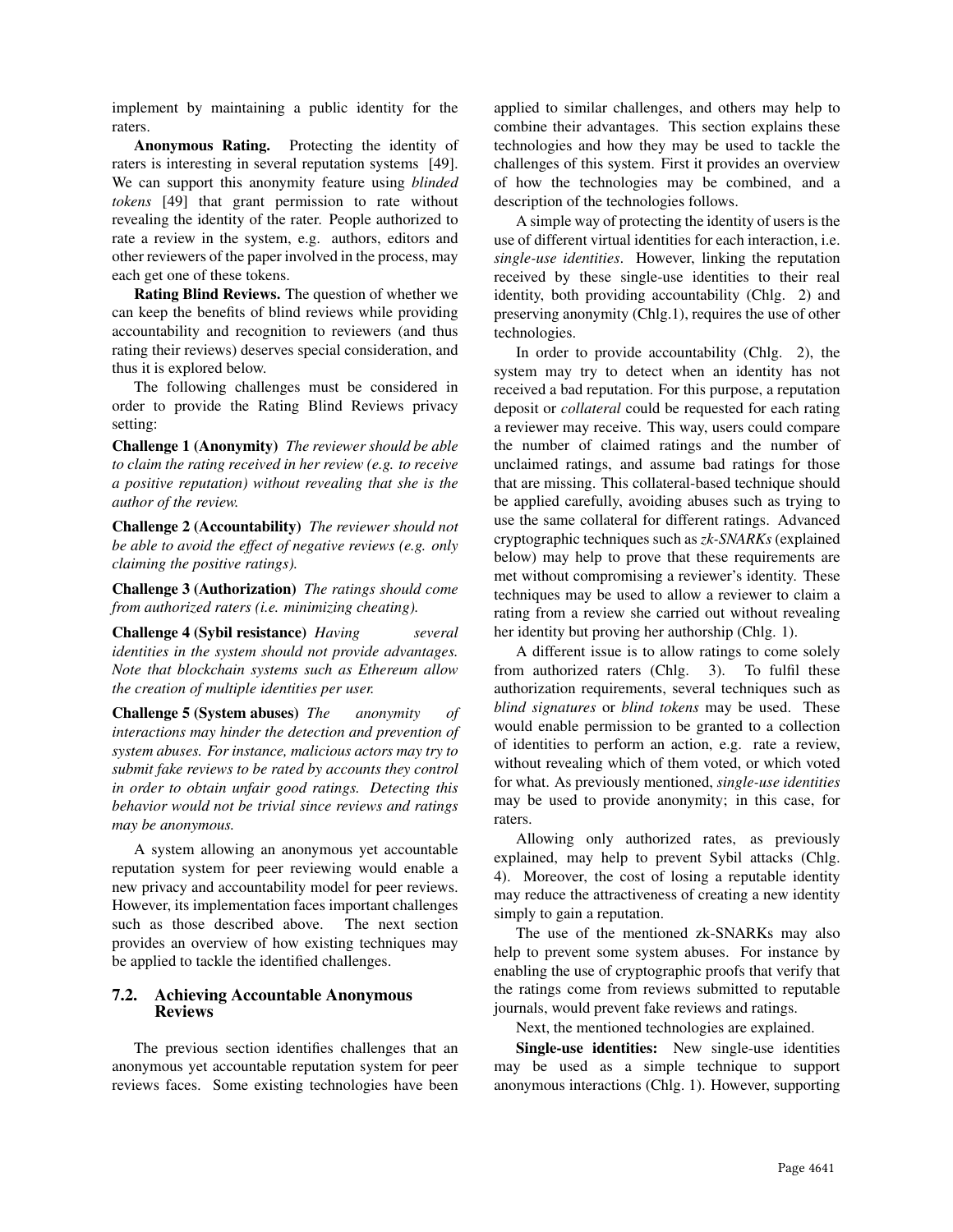the authorization rules of the system (Chlg. 3) and providing accountability (Chlg. 2) for those identities are challenges that require consideration.

Ring signatures: Ring signatures [50] are a cryptographic technique that allows the authorization of a collection of identities to perform an action, while maintaining the privacy of the specific identity that performed the action. They may be used to authorize rates to a group of identities without revealing who rated what or who rated. Thus, this technique may be used to support the authorization requirements of the system (Chlg. 3), while providing some anonymity to the users (Chlg. 1). Note that with this technique, the identities of those who may have signed are known, so the combination with other anonymity measures could be of interest.

Blind tokens: In the context of an election and using a cryptographic technique called blind signatures [51], it is possible to create ballots for authorized actors that preserve the anonymity of the vote (both hiding who casted a vote and what each actor voted) but ensuring that only authorized voters participated. Note that, as with ring signatures, the identities of those who may have signed are known, and thus complementary anonymity measures could be used. This technique has been also used to anonymize a distributed reputation system [49]. Thus, it could be used to provide anonymity to reviewers and raters (Chlg. 1) while supporting the authorization rules of the system (Chlg. 3).

Collateral pattern: In order to secure the funds needed for a blockchain application to function, it is common that the application requires the participants to pay for the assets they may lose as collateral. For instance, a betting smart contract will first ask all participants to pay their bets and afterwards distribute the prices. This paper calls this technique "collateral pattern", and proposes its use to provide accountability (Chlg. 2) to the reviewers of the reputation system (Section 3.1). For each rating a reviewer may obtain, the reviewer must spend as much reputation as she may lose. This encourages the claiming of bad ratings, since not claiming them may result in a bigger loss.

zk-SNARK: is a cryptographic procedure enabling a statement to be proved without revealing anything else; that is, apart from the evaluation if the statement is in fact true (zero-knowledge proof of knowledge) [52] . The same authors also provide this property in a succinct and non-interactive fashion, for example, using a relatively small proof and not requiring further communication between prover and verifier. In fact, the popular Zcash project uses this technology to build an anonymous cryptocurrency [53]. Proving statements in this privacy preserving manner is of great interest for several challenges of the proposed accountable anonymous review system. For instance, proving that a user controls a single-use identity may allow the user to claim the reputation given to that identity (Chlg. 1). Additionally, a reviewer may prove that she paid the reputation collateral needed to submit a review without revealing her identity and without being able to use the same collateral for another review (Chlg. 2). Finally, proving that the reputation comes from a review submitted to a collection of honest journals that do not allow abuses, may help to mitigate the abuses that fake reviews and ratings represent for the system (Chlg. 5).

## 8. Discussion and Concluding Remarks

This paper proposes the opening and decentralization of three of the peer review and publication functions: 1) the selection and recognition of peer reviewers, 2) the distribution of scientific knowledge, and 3) the peer review process communication. Arguably, this decentralization of the infrastructure could help to challenge the central role of middlemen such as traditional publishers.

Distributed technologies such as blockchain and IPFS may finally realize the promise of Open Access, while enabling new models of science dissemination. Opening and decentralizing the infrastructure enhances the transparency and accountability of the system, and may provide a new arena to foster innovation. Note that the proposed system does not rely on the use of cryptocurrencies, since it is focused on a not-for-profit approach, far from the startup-driven commercial approaches common in the blockchain space.

The transparency provided by opening the peer review process allows the construction of a reputation system of reviewers, but also raises concerns about privacy and fairness. Furthermore, the introduction of a new public metric (reviewers' reputation) may also affect researcher careers, adding pressure to the already straining processes for academic survival [54]. A working prototype was developed as a proof-of-concept of the reviewer reputation system proposal. This work uses a survey to evaluate the perceived importance of four peer review process problems and if a reviewer reputation system is perceived as a solution for them, as well as the possible resistance to adoption that the proposal may suffer. The results suggest that the four problems are relevant, especially peer review quality and peer review fairness. The studied resistance to adoption seems low while the participants agree they would like to use the proposal. Additionally, the participants seem to agree that the solution addresses the studied problem.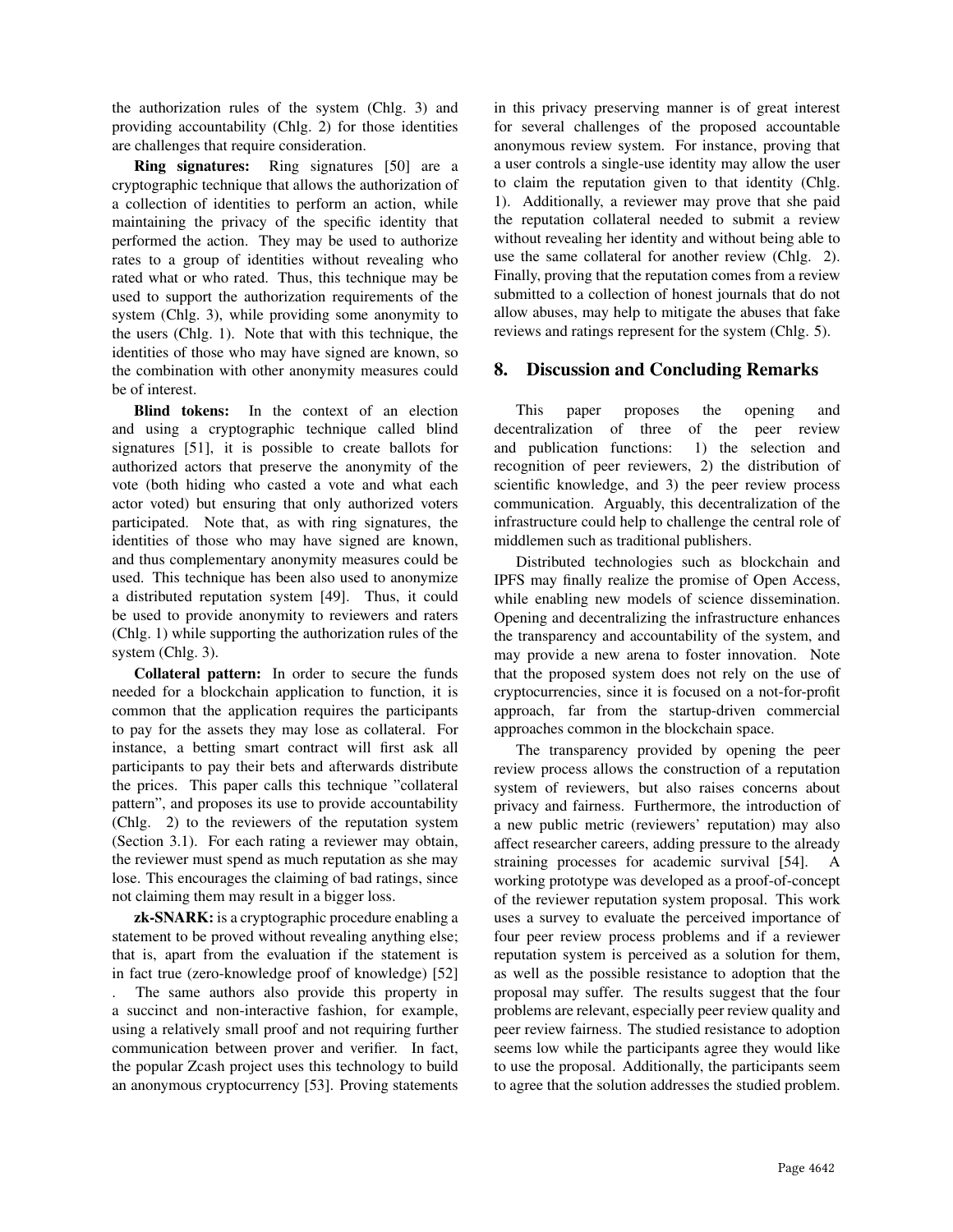Still, some challenges of the system remain open as future work, such as the detection and prevention of fake science, journals, and conferences or the detection and prevention of fake reviews, or revenge ratings to game the reputation system.

Blockchain technologies can be used to replicate the privacy settings currently used in peer review processes. However, Blockchain can also be used to introduce a new review model that supports the accountability of peer reviewing while maintaining the anonymity of blind and double blind reviews to improve fairness. The implications of such accountable, open and anonymous review models are still to be revealed, since an incentive based reputation system it could also support negative dynamic changes such as increasing competitive dynamics, or gender bias.

Additionally, the proposed system's infrastructure relies on new technologies with their own challenges. Blockchain technologies face scalability issues, transaction costs, inclusiveness and usability problems that remain open and under discussion. On the other hand, distributed file systems such as IPFS may be more resilient, but they still need somebody in charge of preserving and providing data, since without that responsible actor, it may result in an unpredictable loss of content. Considering these archiving issues, whether this new technologies will allow the creation of durable science repositories able to interoperate with legacy, current and future systems remain open.

Other open issues that require further research and may be explored in future work are the implementation of the proposed privacy settings, the exploration of different copyright regimes, the challenging of traditional journal-centered metrics to rate publication quality, different reputation algorithms, different levels of openness, and the exploration of decentralized autonomous journals.

Despite the existing challenges, we are confident that decentralizing the processes that Science relies on, would open up a whole new playing field, with implications we cannot possibly foresee. Will its benefits outweigh its risks? We believe it is a conversation worth having.

### Acknowledgments

This work was partially supported by the project P2P Models (https://p2pmodels.eu) funded by the European Research Council ERC-2017-STG (grant no.: 759207), and the Spanish Ministry of Economy, Industry and Competitiveness (TIN2014-55006-R, TIN2017-87330-R) and the UCM (Group 921330).

## References

- [1] R. Spier, "The history of the peer-review process," *TRENDS in Biotechnology*, vol. 20, no. 8, pp. 357–358, 2002.
- [2] C. Wenneras and A. Wold, "Nepotism and sexism in peer-review," *Women, sience and technology: A reader in feminist science studies*, pp. 46–52, 2001.
- [3] S. Goldbeck-Wood, "Evidence on peer review—scientific quality control or smokescreen?," *BMJ: British Medical Journal*, vol. 318, no. 7175, p. 44, 1999.
- [4] J. Huisman and J. Smits, "Duration and quality of the peer review process: the author's perspective," *Scientometrics*, pp. 1–18, 2017.
- [5] C. T. Bergstrom and T. C. Bergstrom, "The costs and benefits of library site licenses to academic journals," *Proceedings of the National Academy of Sciences of the United States of America*, vol. 101, no. 3, pp. 897–902, 2004.
- [6] G. E, "The history and meaning of the journal impact factor," *JAMA*, vol. 295, no. 1, pp. 90–93, 2006.
- [7] G. Eysenbach, "Citation advantage of open access articles," *PLoS biology*, vol. 4, no. 5, p. e157, 2006.
- [8] R. Walker and P. Rocha da Silva, "Emerging trends in peer review—a survey," *Frontiers in Neuroscience*, vol. 9, May 2015.
- [9] B. Whitworth and R. Friedman, "Reinventing academic publishing online. part i: Rigor, relevance and practice," *First Monday*, vol. 14, no. 8, 2009.
- [10] J. A. Evans and J. Reimer, "Open access and global participation in science," *Science*, vol. 323, no. 5917, pp. 1025–1025, 2009.
- [11] V. Larivière, S. Haustein, and P. Mongeon, "The oligopoly of academic publishers in the digital era," *PloS one*, vol. 10, no. 6, p. e0127502, 2015.
- [12] R. Van Noorden *et al.*, "The true cost of science publishing," *Nature*, vol. 495, no. 7442, pp. 426–429, 2013.
- [13] M. Ware, "Peer review: benefits, perceptions and alternatives," *Publishing Research Consortium*, vol. 4, pp. 1–20, 2008.
- [14] E. Ford, "Defining and characterizing open peer review: A review of the literature," *Journal of Scholarly Publishing*, vol. 44, no. 4, pp. 311–326, 2013.
- [15] P. Frishauf, "Reputation systems: a new vision for publishing and peer review," *Journal of Participatory Medicine*, 2009.
- [16] X. Shuai, A. Pepe, and J. Bollen, "How the scientific community reacts to newly submitted preprints: Article downloads, twitter mentions, and citations," *PloS one*, vol. 7, no. 11, p. e47523, 2012.
- [17] Y. Benkler, "Degrees of freedom, dimensions of power," *Daedalus*, vol. 145, no. 1, pp. 18–32, 2016.
- [18] A. Chaudhry, J. Crowcroft, H. Howard, A. Madhavapeddy, R. Mortier, H. Haddadi, and D. McAuley, "Personal data: thinking inside the box," in *Proceedings of The Fifth Decennial Aarhus Conference on Critical Alternatives*, pp. 29–32, Aarhus University Press, 2015.
- [19] S. Bartling and B. Fecher, "Blockchain for science and knowledge creation. zenodo," *Publisher Full Text*, 2016.